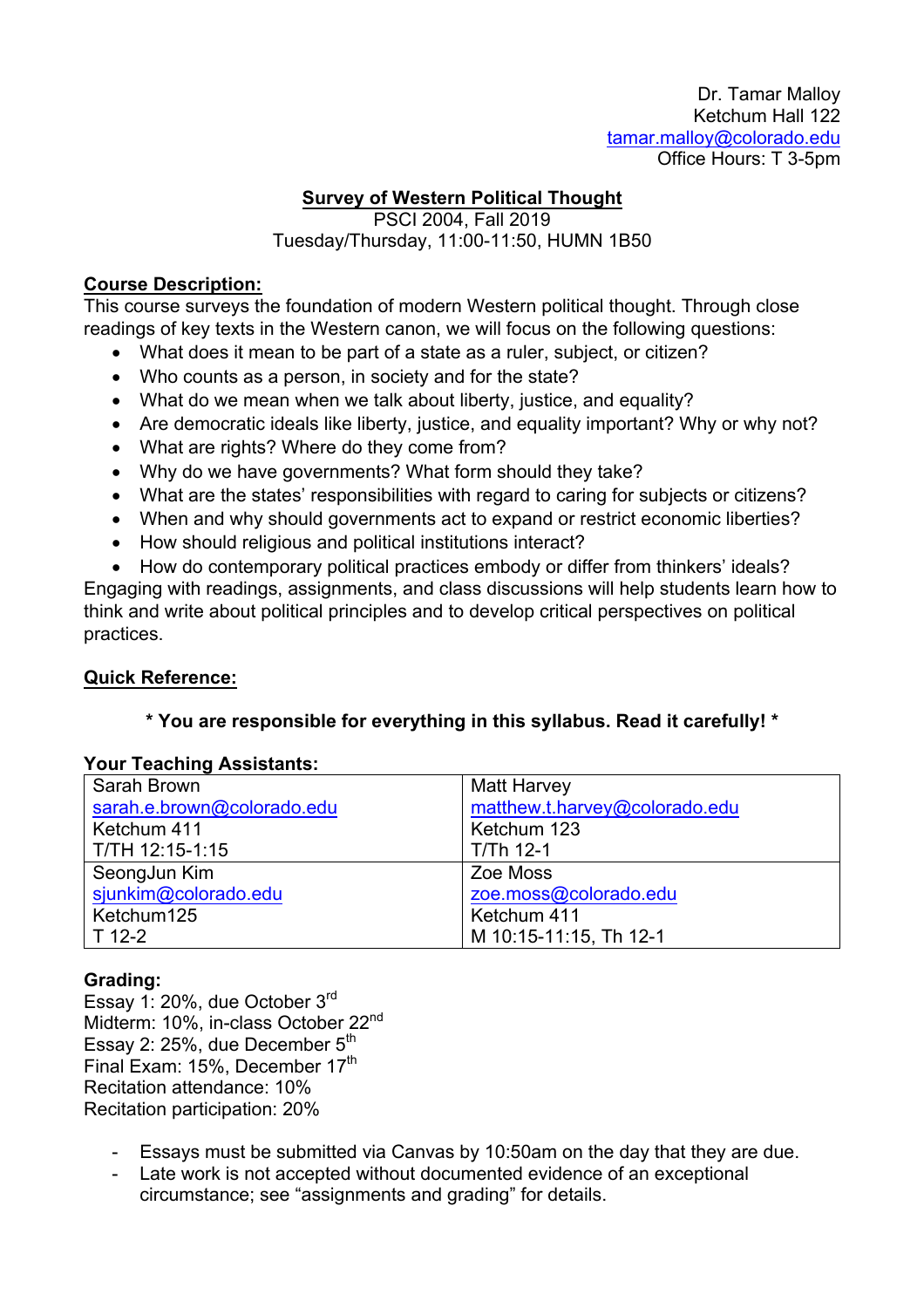# **Classroom Expectations**

- **Be on time**. Lateness can disrupt your classmates' focus and undermine their learning. Come to class on time.
- **Bring texts to class**. You are expected to refer to texts to support your arguments and to be able to follow along when your colleagues reference page or chapter numbers, and your note-taking may be more expedient if you can make notes directly in the text.
- **If you want to use electronics, sit in the back of the lecture hall.** Cell phones, laptops, tablets, and other personal electronics can easily become a distraction to those around you. It's one thing if you choose to spend lecture time checking email, sports scores, or the latest sales; it's another when your choice makes it harder for your classmates to concentrate on the material. If you want to use these devices, please sit in the rear half of the lecture hall in order to minimize distractions for your peers who choose not to use them. Additionally, electronic devices may not be used to record lectures without my written permission.
- **No food or uncovered drinks**. The noise and smells associated with eating can be distracting, and your peers may have serious allergic reactions to some foods. If you need to eat during class for medical reasons, please choose snacks that are quiet (including their packaging) and free of common allergens like tree nuts. Please also limit drinks to covered containers, lest we have to stop lecture to address a spill.
- **Be respectful of your fellow students**. Differences in opinion and background provide an opportunity for intellectual growth. We all stand to benefit from being aware of and welcoming these differences. Furthermore, we can only have a successful learning community if the classroom is a comfortable space for all. If you are uncomfortable with something that happens in class, please let me know. Confrontational behavior and offensive language will not be tolerated and may result in your being asked to leave class and/or referral to relevant on-campus resources.

# **Course Policies**

# **Academic integrity and the Honor Code**

All students enrolled in a University of Colorado Boulder course are responsible for knowing and adhering to the Honor Code. Violations of the policy may include: plagiarism, cheating, fabrication, lying, bribery, threat, unauthorized access to academic materials, clicker fraud, submitting the same or similar work in more than one course without permission from all course instructors involved, and aiding academic dishonesty. All incidents of academic misconduct will be reported to the Honor Code (honor@colorado.edu; 303-492-5550). Students who are found responsible for violating the academic integrity policy will be subject to nonacademic sanctions from the Honor Code as well as academic sanctions from the faculty member. Additional information regarding the Honor Code academic integrity policy can be found on the Honor Code website.

# **Attendance and participation**

Your TAs will share their attendance and participation policies for recitation with you in your first section meeting. Across sections, students can miss two (2) recitation sections without penalty regardless of the reason for the absence; after that no absences will be excused for any reason save a documented true emergency or accommodation from disability services (in which case your TA or I will work with you to come up with a substitution for your attendance). Recitation participation grades assesses your attendance and your engagement in the classroom learning community over the course of the semester. Your TA will share more details of their policy during your first meeting.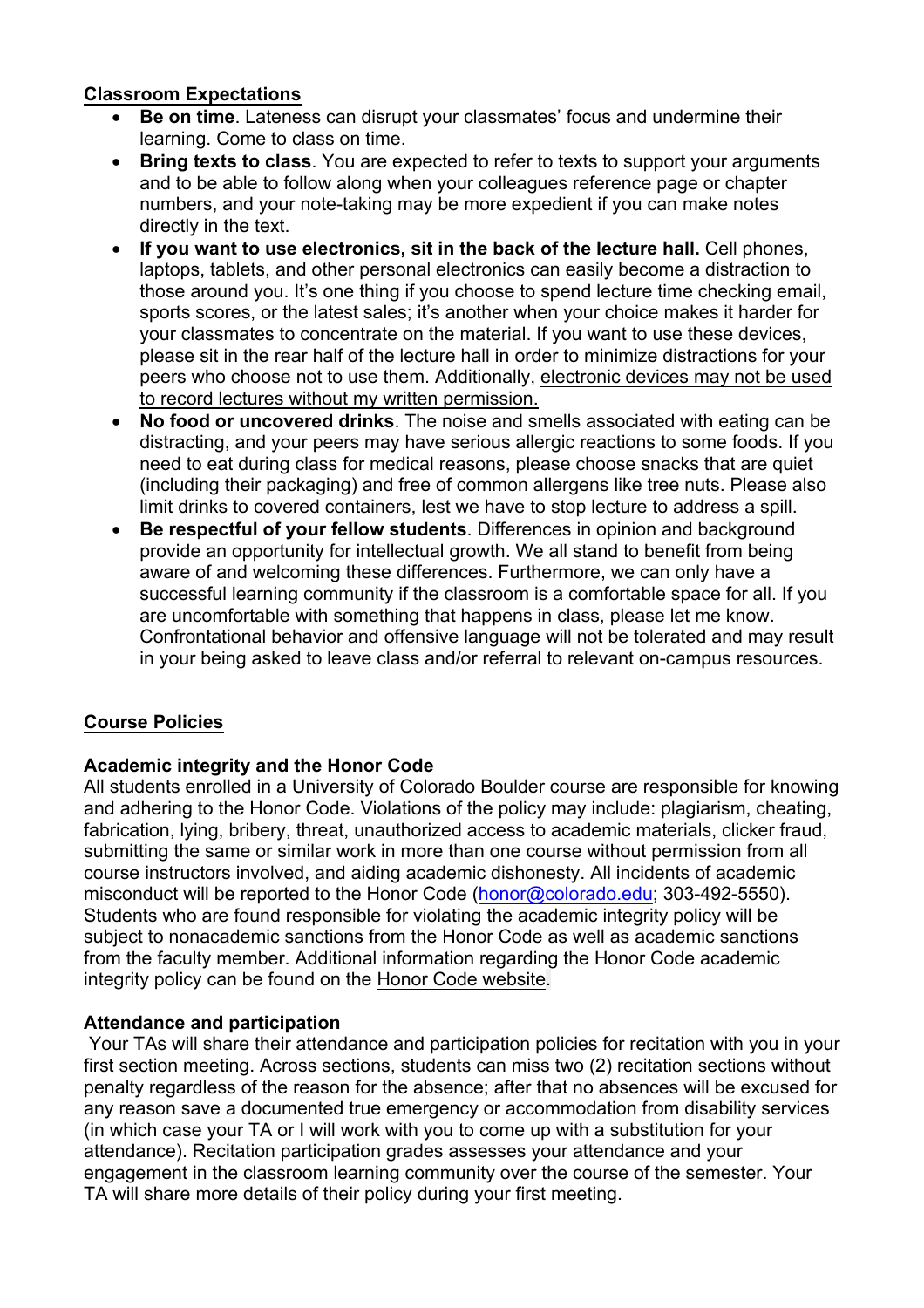There is no grade for attending, or penalty for not attending, lectures. That's because your attendance at lectures will be reflected in your essay and exam grades. We will be reading some very complex, nuanced texts; three times a week, your instructional team will explain those texts to you in plain English, with the opportunity to ask questions. It is in your best interest to make use of all of that instructional time.

#### **Classroom behavior**

Students and faculty each have responsibility for maintaining an appropriate learning environment. Those who fail to adhere to such behavioral standards may be subject to discipline. Professional courtesy and sensitivity are especially important with respect to individuals and topics dealing with race, color, national origin, sex, pregnancy, age, disability, creed, religion, sexual orientation, gender identity, gender expression, veteran status, political affiliation or political philosophy. Class rosters are provided to the instructor with the student's legal name. I will gladly honor your request to address you by an alternate name or gender pronoun. Please advise me of this preference early in the semester so that I may make appropriate changes to my records. For more information, see the policies on classroom behavior and the Student Code of Conduct.

### **Disability Services and accessibility**

If you qualify for accommodations because of a disability, please submit your accommodation letter from Disability Services to your faculty member in a timely manner so that your needs can be addressed. Disability Services determines accommodations based on documented disabilities in the academic environment. Information on requesting accommodations is located on the Disability Services website. Contact Disability Services at 303-492-8671 or dsinfo@colorado.edu for further assistance. If you have a temporary medical condition or injury, see Temporary Medical Conditions under the Students tab on the Disability Services website.

Additionally, students should know – and are not always aware – that physical disabilities, learning disabilities, chronic physical illness, chronic mental health issues (such as depression, anxiety, PTSD, eating disorders, substance abuse, etc.), and many temporary conditions (such as pregnancy, broken bones, concussions, etc.) are legally protected disabilities and entitle you to accommodations, which are designed to ensure that you can perform as well in the course as you would have under ideal circumstances.

Your TAs and I are aware that formally registering a disability may be difficult or costprohibitive. While I strongly encourage you to reach out to Disability Services, which can protect medical confidentiality and guarantee accommodations across all of your classes, and which may have resources for low- or no-cost diagnostic testing, I will also accept documentation that may not be sufficient for the purposes of the Americans with Disabilities Act (e.g. "outdated" high school IEPs, 504s, or diagnostic testing).

More generally, we are happy to work with you to make the course accessible. Please contact me *and* your TA if you need accommodations to succeed in the course.

#### **Email**

You are welcome to e-mail me with quick questions *after you have checked to see if the answer is in the syllabus*. You are also welcome to email me to set up a meeting if you are unable to come to office hours. Longer conversations and all discussions about grades must take place in person.

I will respond to emails within 48 hours during the week. I do not check email during the weekends, during university breaks and holidays, or when I am at conferences (this semester, from August 29 to September 2 and October 24 to 27). I will check my email more frequently in the day or two before assignment due dates or exams, but there is no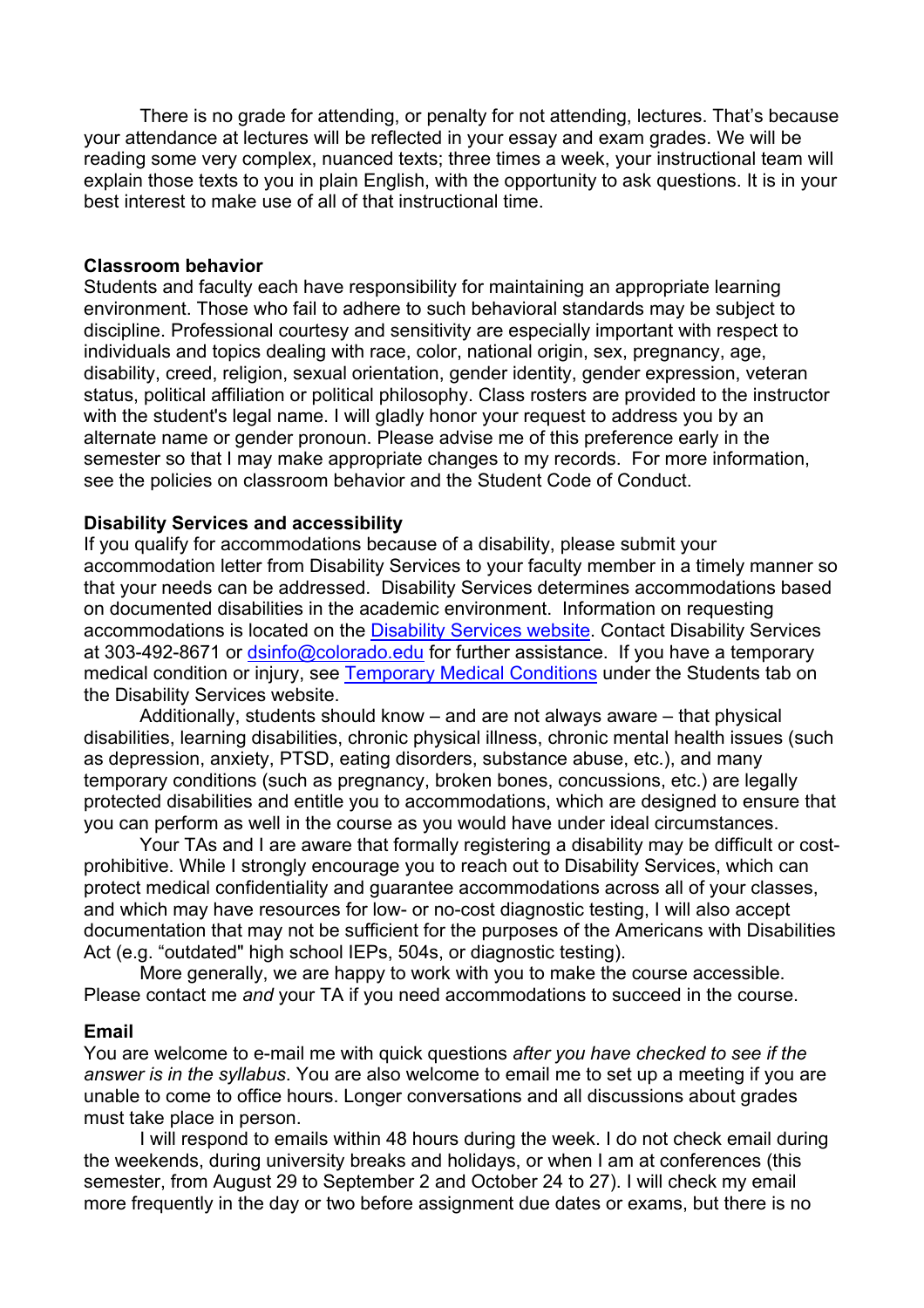guarantee that I will receive and be able to respond to last minute request or questions, and most questions related to assignments are best addressed to your TAs.

Some students find email to be anxiety-provoking or feel lost as to how to send emails in a professional context. If this is the case for you, I recommend this tutorial. Please also note that I would much rather that you ask for help informally or "imperfectly" than hesitate because you're concerned about how your email is written.

#### **Late work**

Late work is not accepted without evidence of a true emergency. See the "assignments and grading" section of the syllabus for more on this policy.

#### **Office hours**

You do not need to make an appointment to attend office hours. You are encouraged to drop in if you have questions about course material, class participation, assignments, or other related topics.

Many students (including those who excel in other subjects!) find it challenging to adjust to the relatively dense and abstract material we will cover in this course. You are much more likely to succeed if you address questions or difficulties as soon as they arise, and in-person meetings are much more thorough and efficient than e-mail correspondence. If you would like to meet in person but are unable to come to office hours please e-mail me or your TA to set up a meeting.

#### **Religious holidays**

Campus policy regarding religious observances requires that faculty make every effort to deal reasonably and fairly with all students who, because of religious obligations, have conflicts with scheduled exams, assignments or required attendance. If your religious observation conflicts with lecture and/or recitation attendance, please get in touch with me and/or your TA at least a week in advance if you would like to talk about ways to go over the reading. If your religious observation will require accommodation around assignment deadlines or exam dates, you must notify me and/or your TA at least three weeks before deadline or exam date.

See the campus policy regarding religious observances for full details.

#### **Sexual Misconduct, Discrimination. Harassment, and/or Related Retaliation**

The University of Colorado Boulder (CU Boulder) is committed to fostering a positive and welcoming learning, working, and living environment. CU Boulder will not tolerate acts of sexual misconduct intimate partner abuse (including dating or domestic violence), stalking, protected-class discrimination or harassment by members of our community. Individuals who believe they have been subject to misconduct or retaliatory actions for reporting a concern should contact the Office of Institutional Equity and Compliance (OIEC) at 303- 492-2127 or cureport@colorado.edu. Information about the OIEC, university policies, anonymous reporting, and the campus resources can be found on the OIEC website.

Please know that faculty and instructors have a responsibility to inform OIEC when made aware of incidents of sexual misconduct, discrimination, harassment and/or related retaliation, to ensure that individuals impacted receive information about options for reporting and support resources.

As "responsible employees," your professors and TAs are legally required to notify CU Boulder's Office of Institutional Equity and Compliance if we become aware of any incidents of discrimination or harassment on the basis of race, color, national origin, pregnancy, sex, age, disability, creed, religion, sexual orientation, gender expression, veteran status, political affiliation, or political philosophy; romantic or sexual relationships that don't adhere to Boulder's policy on Conflict of Interest in Cases of Amorous Relationships; and sexual misconduct, including but not limited to rape, sexual assault,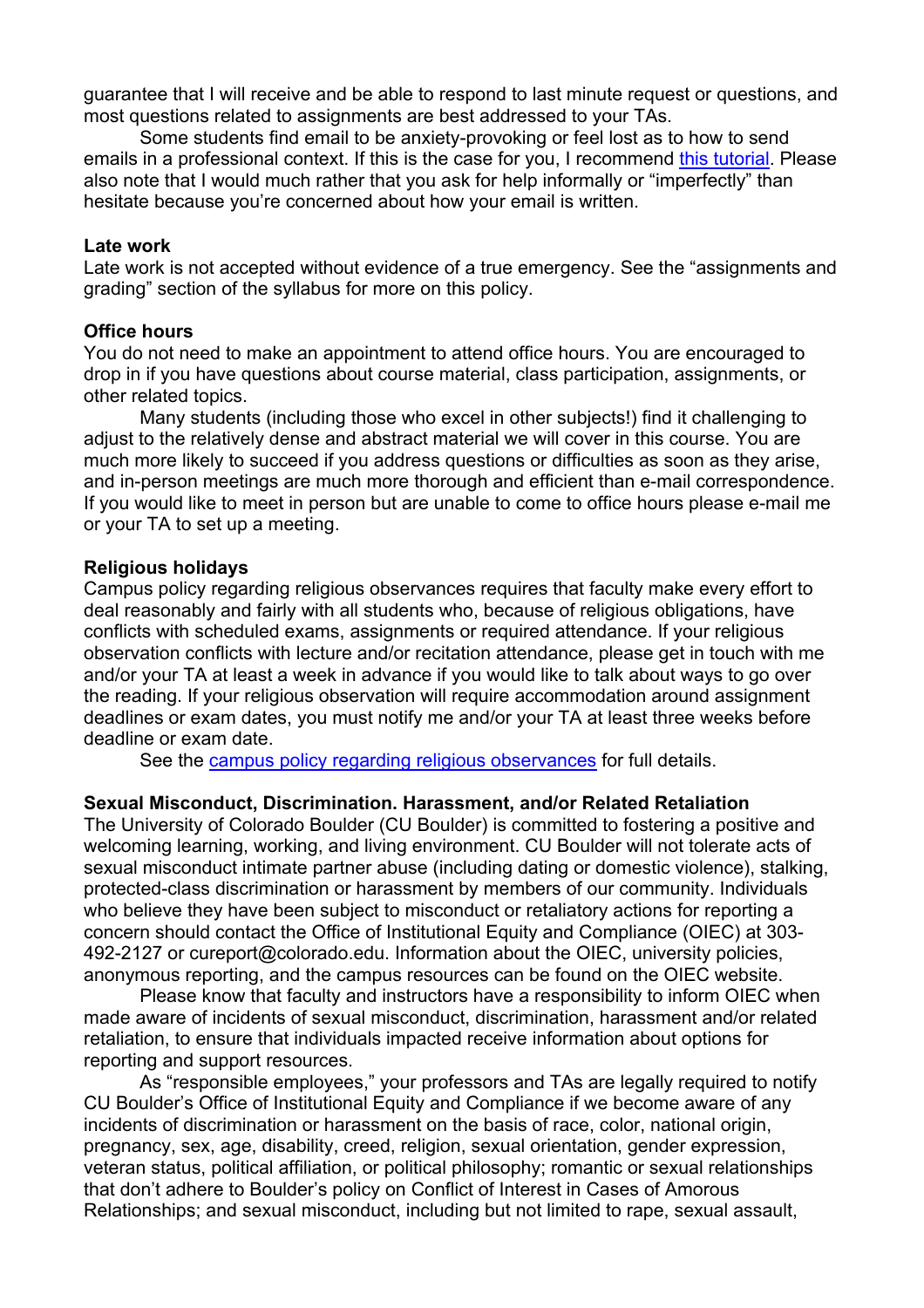sexual exploitation, sexual coercion, sexual harassment, relationship violence or abuse, and stalking.

Students in these situations sometimes reach out to professors or TAs for support. Please understand that if you do so – including via email, in office hours, in before- or afterclass conversations, or through in-class comments – we are required to contact the Office of Institutional Equity and Compliance. *This almost never means that you have to discuss the incident, initiate an investigation, or pursue disciplinary or criminal action*. Rather, the OIEC will reach out to discuss your options, including types of support that might be helpful (e.g. a change in housing or schedule; help in accessing counselling, medical, or legal services, including visa and immigration services; help in establishing no-contact orders; and other services that can help you continue to succeed personally and academically). You can also reach out to the OIEC directly (https://www.colorado.edu/oiec/).

If you wish to speak to someone confidentially, you can do so by reaching out to the Office of Victim Assistance (http://www.colorado.edu/ova), Counselling and Psychiatric Services (CAPS) (http://www.colorado.edu/health/counseling), or the Ombuds Office (http://www.colorado.edu/ombuds). You can also access off-campus resources like MESA (http://www.movingtoendsexualassault.org and a 24-hour sexual assault hotline at 303-443- 7300) and Colorado Crisis Services (https://coloradocrisisservices.org, a 24-hour crisis hotline at 844-493-8255, and via chat through their website or by texting "TALK" to 38255).

**Syllabus and course resources:** Assignments, readings, resources, and grading criteria will all be made available online through Canvas. While I do not expect to make changes to the syllabus, I reserve the right to do so. The most recent versions of all assignments will be available online and announced by email. You are responsible for checking emails and the course website to stay up to date.

# **Assignments and Grading**

All course assignments are designed to give you an opportunity to demonstrate your familiarity with course material, your analytical skills, and the strength of your writing. More details about each assignment will be posted online and discussed in class at least two weeks before the relevant due date.

| <b>Letter</b> | <b>Number</b> | <b>GPA</b> |
|---------------|---------------|------------|
|               | 94-100        | 4.0        |
| А-            | 90-93         | 3.7        |
| B+            | 87-89         | 3.3        |
|               | 84-86         | 3.0        |
|               | 80-83         | 2.7        |
| ∼⊥            | 77-79         | 2.3        |

| Letter    | <b>Number</b> | <b>GPA</b> | Letter | <b>Number</b> | <b>GPA</b> |
|-----------|---------------|------------|--------|---------------|------------|
| A         | 94-100        | 4.0        |        | 74-76         | 2.0        |
| A-        | 90-93         | 3.7        | C-     | 70-73         | 1.7        |
| $B+$      | 87-89         | 3.3        | D+     | 67-69         | 1.3        |
| B         | 84-86         | 3.0        |        | 64-66         | 1.0        |
| <b>B-</b> | 80-83         | 2.7        | D-     | 60-63         | 0.7        |
| $C+$      | 77-79         | 2.3        |        | $60$          | 0.0        |

**Grading:** The grading scale for this course is as follows:

The components of your course grade are: Midterm Exam: 10% Essay 1: 20% Essay 2: 25% Final Exam: 10% Recitation attendance: 10%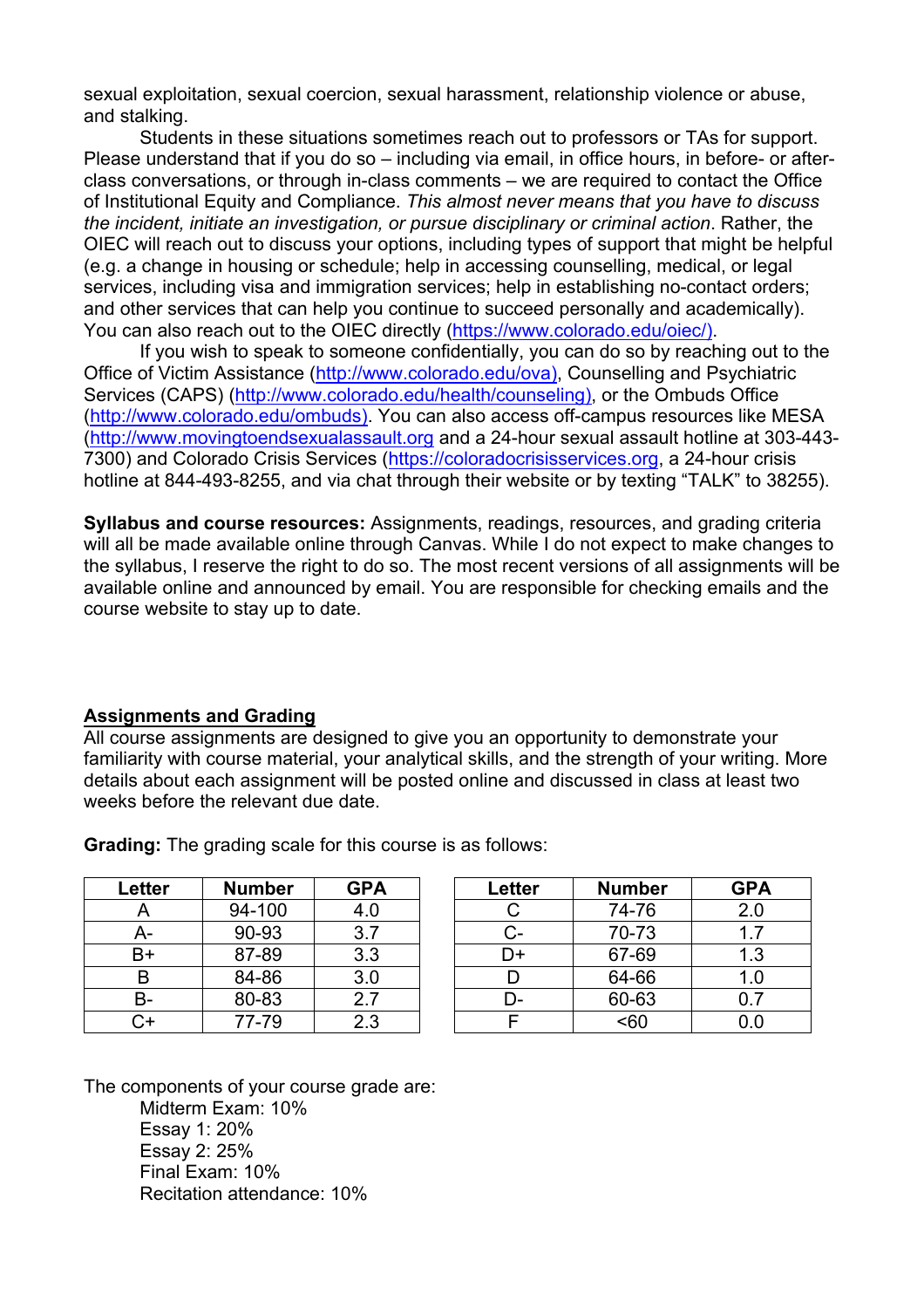# Recitation participation: 20%

## **Assignments**

# Essay 1 - 20% (Due in lecture on October  $3^{rd}$ )

This five-page essay will ask you to explore one thinker's ideas or compare two thinkers on a key theme. This essay will require in-depth engagement with texts, which you will use to critique or champion thinkers' views.

# Midterm exam  $-10\%$  (In lecture on October 22<sup>nd</sup>)

An in-class exam consisting of a series of short-answer questions about course readings.

# Essay  $2 - 25%$  (Due in lecture on December  $5<sup>th</sup>$ )

The five- to eight-page essay will ask you to imagine the solutions canonical thinkers might have proposed to contemporary political dilemmas. Research on particular policies is not required. Instead, you will use assigned readings to explore how thinkers would have prioritized policy tradeoffs and what contemporary policy makers should take away from canonical texts.

# Final Exam – 15% (December  $17<sup>th</sup>$ , 1:30pm)

Given during the assigned final exam slot for this class, this exam will consist in part of short answer questions about single thinkers and in part of essays asking you to compare two thinkers.

# Recitation attendance – 10%

# Recitation participation – 20%

The criteria for your recitation grade will be outlined by your teaching assistant in the syllabus for your section. Across sections, students can miss two (2) recitation sections without penalty regardless of the reason for the absence; after that no absences will be excused for any reason save a documented true emergency or accommodation from disability services (in which case your TA or I will work with you to come up with a substitution for your attendance). Recitation participation grades assesses your attendance and your engagement in the classroom learning community over the course of the semester. Your TA will share more details of their policy during your first meeting.

# **Assignment and Grading Policies**

- Essay assignments will be available online at least two weeks before the essay is due.
- Rubrics for each essay will be available online at least two weeks before the essay is due.
- Late work is not accepted without evidence of a true emergency.
	- o For the purposes of this course, a true emergency is something like "I was hospitalized," "I was in a car accident," "my child became ill," or "a family member died." All of these can be supported with documentation.
	- o For the purposes of this course, "I had another paper due," "I had a big exam in another class," "I'm in charge of rush events," "I had a practice/presentation/job interview/etc." *are not emergencies*. We all have many commitments. You can prioritize them however you see fit, and you may decide that focusing on another course or an extracurricular is more important than completing your work for this course. That's okay, but does not mean that you can have extra time to complete the assignments for this class.
	- o Late work *will* be accepted from students who have accommodations through disability services, whose accommodations include extended time on written work, and who have contacted me and/or their TA to notify us of accommodations.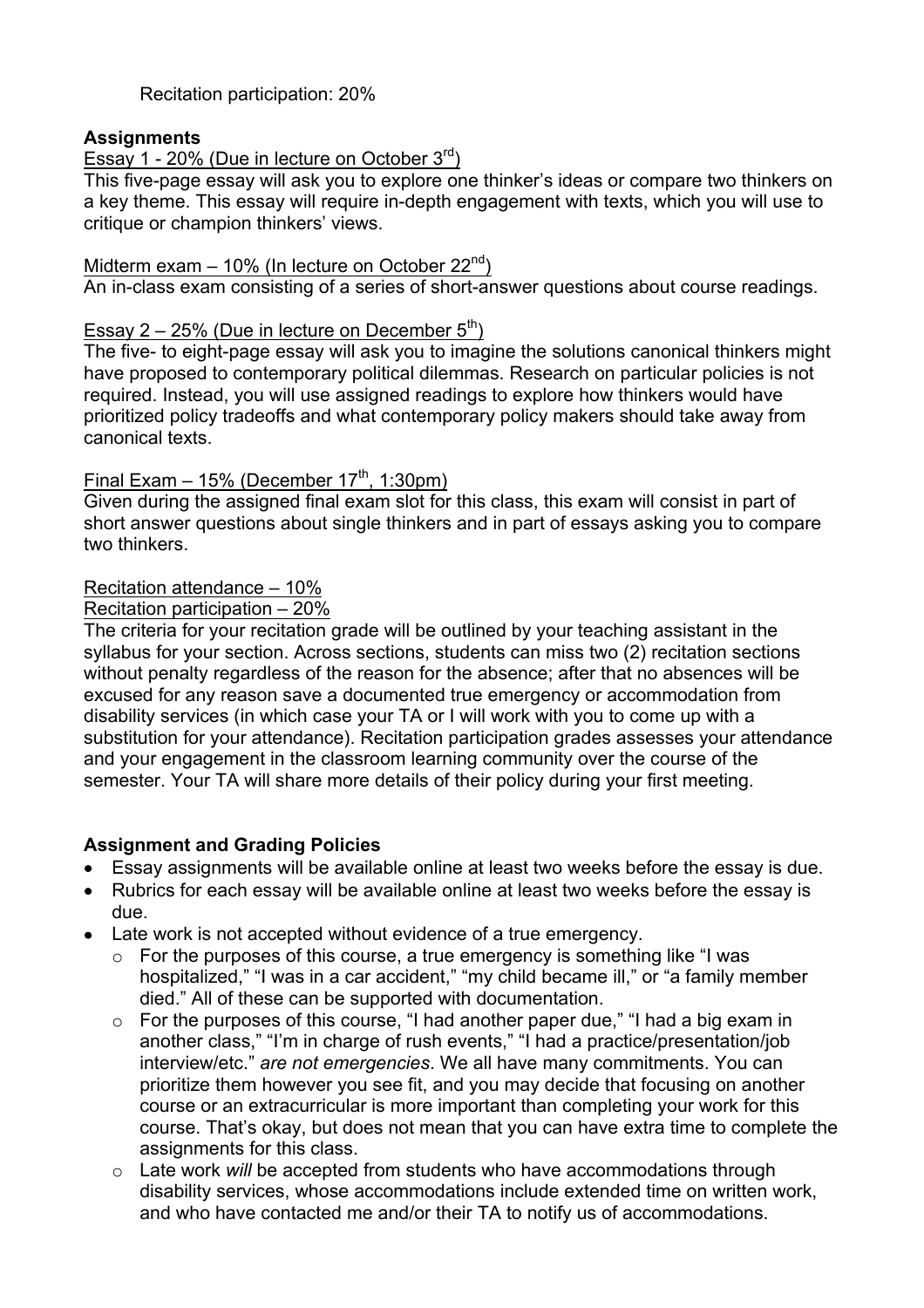• There is a 24-hour "cooling off" period before you can approach me or your TAs with any appeals or questions about grades. I will, and they are authorized to, delete any emails about grades during this 24-hour period without responding.

# **Readings:**

The following texts must be acquired for the course:

- Machiavelli, Niccolò. *Selected Political Writings*, trans. and ed. David Wootton. Indianapolis: Hackett Publishing Company, 1994. (ISBN: 9780872202474)
- Hobbes, Thomas. *Leviathan*, ed. Edwin Curley. Indianapolis: Hackett Publishing Company, 1994. (ISBN: 9780872201774)
- Locke, John. *Second Treatise of Government*, ed. C.B. Macpherson. Indianapolis: Hackett Publishing Company, 1980. (ISBN: 9780915144860)
- Locke, John. *A Letter Concerning Toleration*, ed. James H. Tully. Indianapolis: Hackett Publishing Company, 1983. (ISBN: 9780915145607)
- Rousseau, Jean Jacques. *The Basic Political Writings*, trans. and ed. Donald A. Cress. Indianapolis: Hackett Publishing Company 1987. (ISBN: 9780872200470)
- Mill, John Stuart. *On Liberty, Utilitarianism, and Other Essays*, ed. Mark Philip and Frederik Rosen. New York: Oxford University Press, 2015. (ISBN: 9780199670802)
- Marx, Karl and Frederick Engels. *The Marx-Engels Reader*, ed. Robert C. Tucker. New York: W.W. Norton and Company, Inc., 1978. (ISBN: 9780393090406)

These versions have been selected for clarity of translation, editing, and format. Other versions may be harder to read and differences in translation, even when slight, may confuse the meaning of key terms. Having different page numbers will make it harder for you to follow along in class. I therefore *strongly* recommend getting these specific versions of the texts, whether from the CU bookstore, an online retailer, or a library. Sharing copies with classmates is fine as long as you can have the text in front of you during lecture and recitation.

The following required readings, as well as all recommended readings, will be available on our course website:

- Bentham, Jeremy. *An Introduction to the Principles of Morals and Legislation*. Indianapolis: The Online Library of Liberty.
- Burke, Edmund. *Reflections on a Revolution in France*. Indianapolis: The Online Library of Liberty.
- Erasmus, *The Education of a Christian Prince,* ed. Lisa Jardine, trans. Neil M. Cheshire and Michael J. Heath. New York: Cambridge University Press, 1997.
- Nussbaum, Martha. *Creating Capabilities: The Human Development Approach*. Cambridge: Belknap Press of Harvard University, 2011.

# **Schedule of Readings and Assignments**

| August 27   | Course introduction                                                |
|-------------|--------------------------------------------------------------------|
| August 29   | Erasmus, <i>Education of a Christian Prince</i> , excerpt (online) |
| September 3 | Machiavelli, "The Prince" in Selected Political Writings, pp. 5-47 |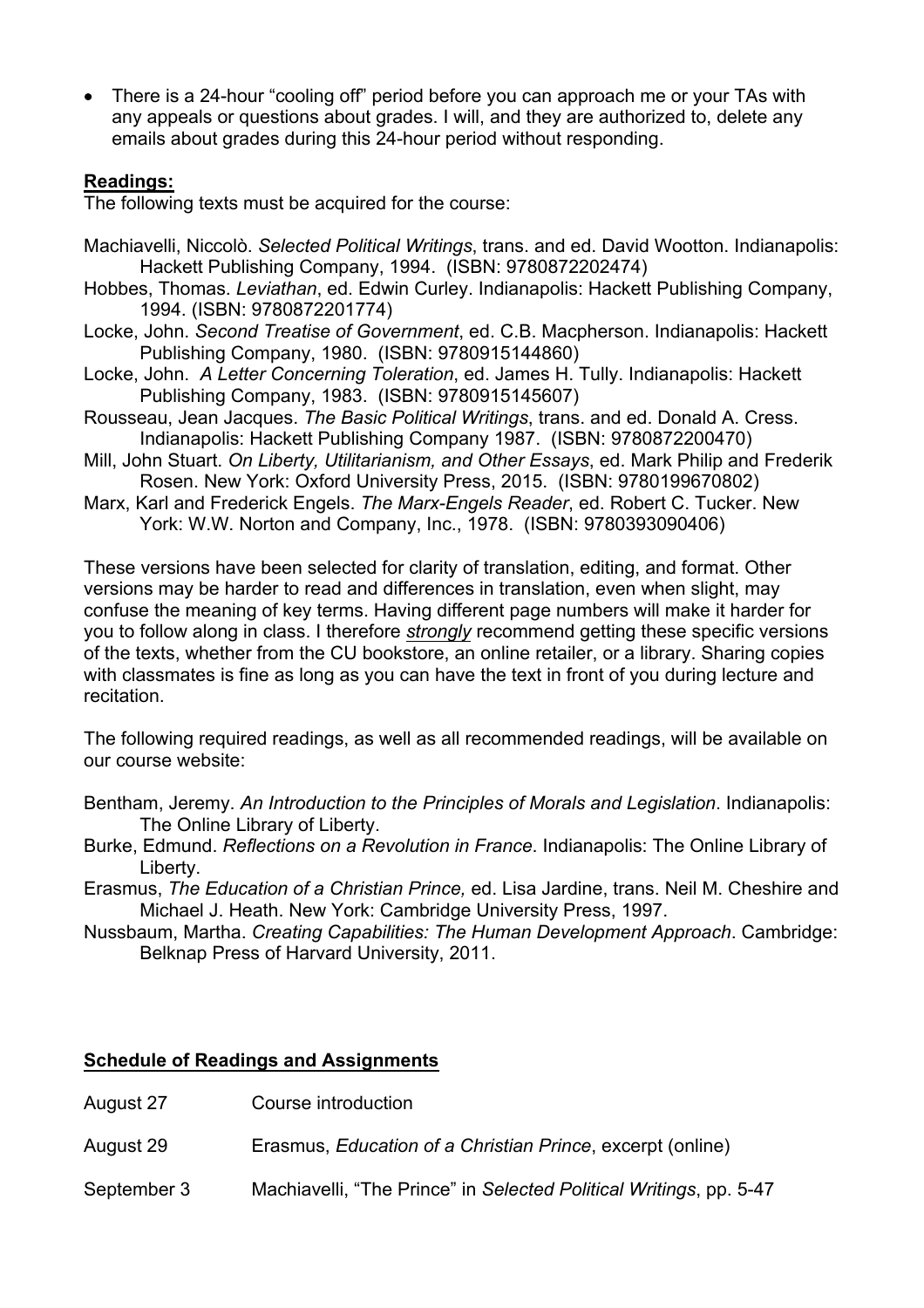| September 5  | Machiavelli, "The Prince" in Selected Political Writings, pp. 47-80                                                                                                                                                        |
|--------------|----------------------------------------------------------------------------------------------------------------------------------------------------------------------------------------------------------------------------|
| September 10 | Machiavelli, "The Discourses on Livy," in Selected Political Writings,<br>pp. 81-97, 102-107, 113-124, 150-158, 161-171, 194-200                                                                                           |
| September 12 | Hobbes, Leviathan, Hobbes' Introduction, Chs. 1, VI (skim), XI (skim),<br>XII, XIII, IV (aka pp. 3-7, 27-35 (skim), 57-63 (skim), 64-88)                                                                                   |
| September 17 | Hobbes, Leviathan, Chs. XV, XVI, XVII, XVIII, XIX, XX (pp. 89-135)                                                                                                                                                         |
| September 19 | Hobbes, Leviathan, Chs. XXI, XXII, XXVI, XXIX, XXX (pp. 136-155,<br>172-189, 210-233)                                                                                                                                      |
| September 24 | Locke, Second Treatise on Government, Chs. 1-VII (pp. 7-51)                                                                                                                                                                |
| September 26 | Locke, Second Treatise on Government, Chs. VII-XV (pp. 52-91)                                                                                                                                                              |
| October 1    | Locke, Second Treatise on Government, Chs. XVI-XIX (pp. 91-124)                                                                                                                                                            |
| October 3    | Locke, Letter Concerning Toleration, pp. 23-56                                                                                                                                                                             |
| October 8    | Rousseau, "Discourse on the Sciences and Arts" in Basic Political<br>Writings, pp. 1-21<br>Recommended: Montesquieu, The Persian Letters, Letters 22,<br>26-28, 50, 71-72, 75, 96-97 (online)<br>** Essay 1 due in lecture |
| October 10   | Rousseau, "Discourse on the Origins of Inequality" in Basic Political<br>Writings, pp. 25-81                                                                                                                               |
| October 15   | Rousseau, "On the Social Contract" in Basic Political Writings,<br>pp. 141-204                                                                                                                                             |
| October 17   | Rousseau, "On the Social Contract" in Basic Political Writings,<br>pp. 205-227<br>Recommended: Rousseau, Emile, pp. 77-94 (online)                                                                                         |
| October 22   | ** Midterm Exam in Class                                                                                                                                                                                                   |
| October 24   | No Class - Association for Political Theory Conference                                                                                                                                                                     |
| October 29   | Burke, selections from Reflections on a Revolution in France, pp. 82-<br>88, 99, 107-11, 114-119, 210-211                                                                                                                  |
| October 31   | Bentham, An Introduction to the Principles of Morals and Legislation,<br>Chs. 1-V, X, XII, XIV, XV (pp. 12-32, 62-81, 105-126) (online)                                                                                    |
| November 5   | Mill, Utilitarianism, (pp. 136-168, 176-199)                                                                                                                                                                               |
| November 7   | Mill, On Liberty, Chs. I-III (pp. 5-82)                                                                                                                                                                                    |
| November 12  | Mill, On Liberty, Chs. IV-V (pp. 83-128)                                                                                                                                                                                   |